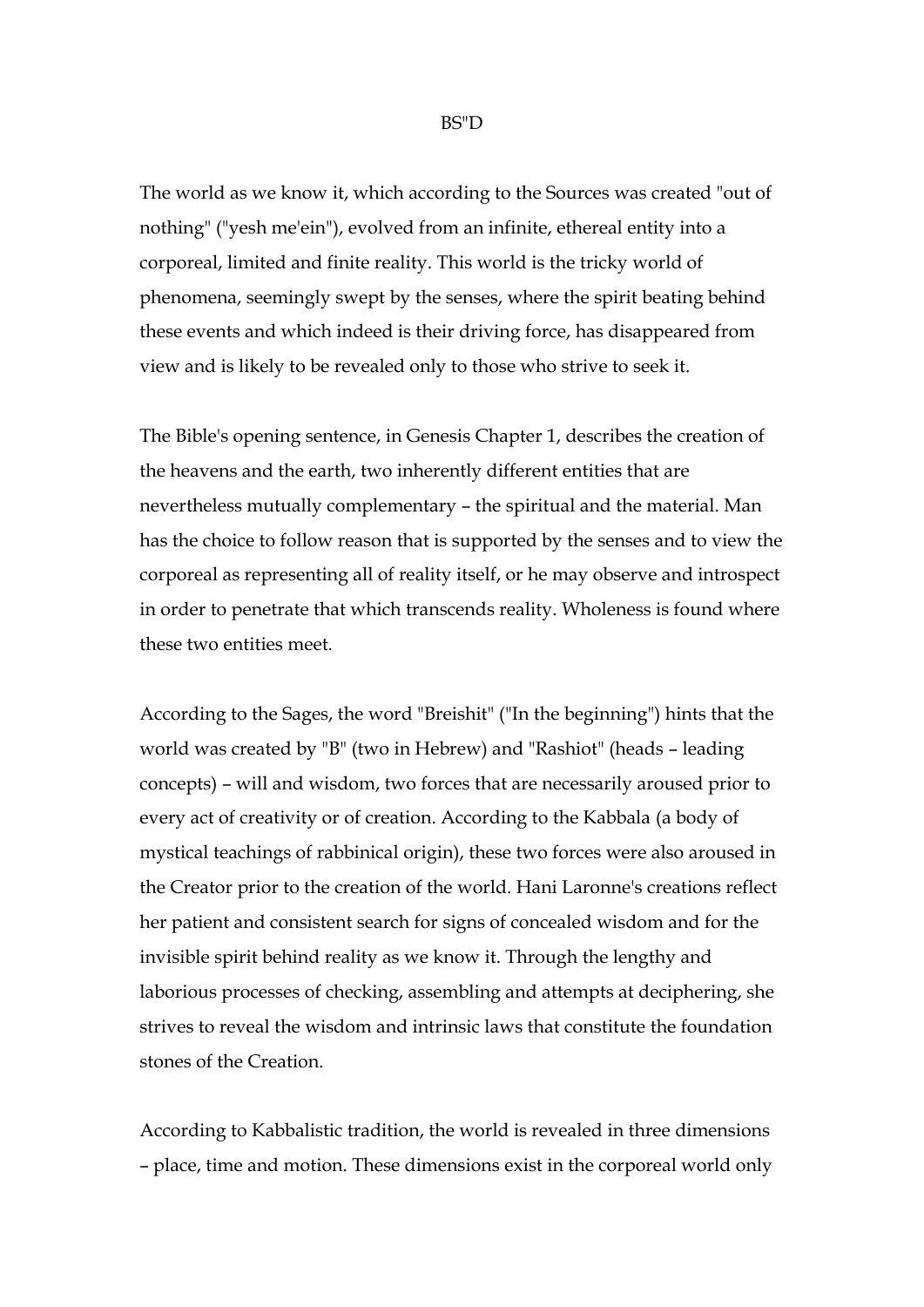and are the features that characterize it. Hindu tradition also dictates that the universe is revealed in two main forms, motion and place. The Sanskrit concept of "Akasha" describes the point of passage from the abstract to the place where things are perceived by the senses, to the three-dimensional world we are familiar with, in which these elements reside. "Akasha" contains all possible movements, even those beyond the third dimension on their way to the spiritual dimensions in an infinite myriad of facets.

The root of the Hindu word "Akasha" is "kash", which means "to shine" or "radiate light". According to Kabbalistic literature, the Light (Infinite Light) is a sobriquet for the Creator and for the source of life. Light has qualities of infinitude, it moves extremely fast and it encircles all reality. Its quality transcends material boundaries. Movement – a principle of life in the phenomenal world, derives from a sense of deficiency and the desire to be replenished. Light, the energy of life, has the ability to fill the emptiness to maximum capacity.

Hani Laronne touches on the dynamics of movement and filling (light and vessel), the aspiration to wholeness and to the primal axioms of the traditions of the Creation and interrelation of material and spirit. She attempts to investigate the primal movement that created the basic forms of nature that constituted, according to ancient sciences, the foundation stones of the Creation. Her point of departure is Sacred Geometry, which more than anything illustrates material as an enveloping spirit. In trying to realize the concept, **she creates structures wherein the inner spaces are often more tangible than the material surrounding them**. These structures are both fragile and compelling and reflect the ephemeral nature and instability of the material dimension as well as the existing order in nature that indicates an incredibly ordered process of Creation in which each and every thing has both a body and a soul.